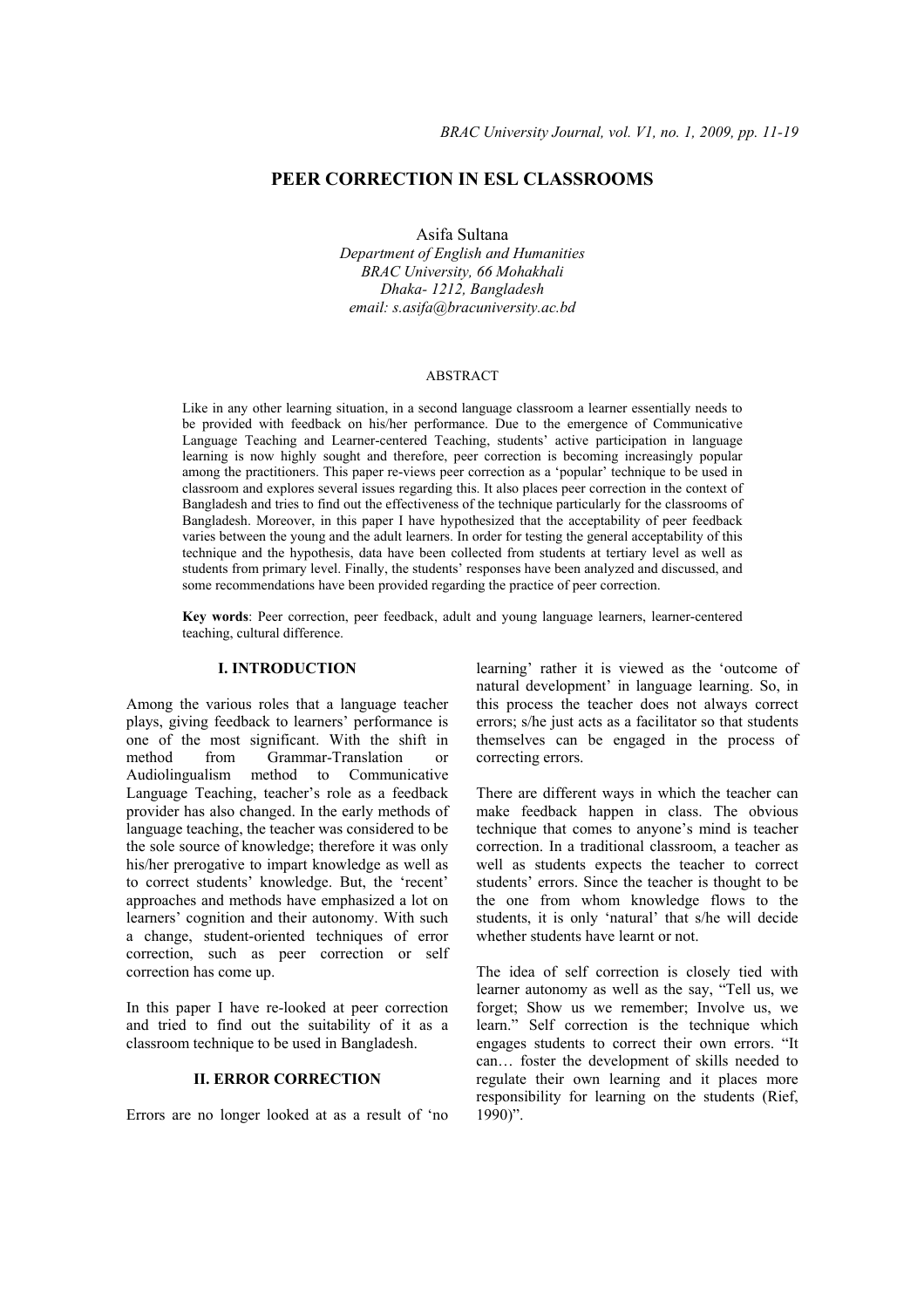Peer correction in class happens when a student gives a response and "we ask a class *Do you think that's right? ... or* tell them to add a written comment to a piece of written work they have completed (Jeremy Harmer, 2007)". Peer correction is implemented in classrooms to enhance learner autonomy, cooperation, interaction and involvement. Most language teachers apply this technique in classrooms, aware or not aware of the theories of learning. An example of peer correction in language classroom is presented below:

**Monica**: Trains are safer planes.

- **Teacher**: Safer planes? (*with surprised questioning intonation*)
- **Monica**: Oh… Trains are safer than planes.
- **Teacher**: Good, Monica. Now, 'comfortable'  $S_{\rm imon}$ ?

**Simon**: Trains are more comfortable. Planes are.

**Teacher**: Hmm. Can you help Simon, Bruno?

**Bruno:** Er… Trains are more comfortable than planes.

**Teacher:** Thank you. Simon?

**Simon:** Trains are more comfortable than planes.

**[**Jeremy Harmer, *How to Teach English*, page 63.**]** 

The moment the teacher has nominated Bruno to 'help' Simon, s/he has applied peer correction. The teacher could have given the correct answer himself/herself; but in this way, s/he has ensured that

- 1. more students get the chance to use language in the class.
- 2. students learn to help each other.
- 3. s/he lets the authority go to students' share to some extent
- 4. Simon as well as Bruno as individual students has learnt the language item.

## **A. Philosophy behind peer correction**

With the emergence of learner-centered beliefs in language teaching, the practice of peer feedback has become considerably more frequent in language classrooms. As a correction technique, it has been backed by a lot of theories of language teaching, such as Humanism, Communicative Language Teaching and Learner-centered Teaching. According to Paul Rollinson (2005), the principles operating behind applying this technique are:

- 1. Peer feedback is less threatening than teacher feedback. Because students are more comfortable with their classmates and therefore, getting corrected by own friends evokes less anxiety.
- 2. When correction comes from the teacher, it reinforces teacher's authority. In a traditional language class, the teacher is the authoritative figure and s/he is considered the sole source of knowledge. Students play the role of just a passive receiver of information. But through the practice of peer feedback, the classroom becomes less dominated by the teacher.
- 3. The involvement of peers in the correction process makes the classroom atmosphere more supportive and friendlier.

One more significant issue of classroom teaching comes up with peer correction. It is now acknowledged by most of the practitioners that students' involvement in classroom should be enhanced to better learning, and involvement indeed increases when students give feedback to each others performances (Gower et al. 1995).

Also, peer feedback takes the focus away from the teacher and thus initiates a transfer of roles from the teacher to the learners. Finally, since peer correction offers opportunities to the students to be responsible for their own learning, it is also advocated by the practitioners who believe in learner autonomy. Ágota Scharle and Anita Szabó (2000) have strongly suggested peer feedback to be applied for checking, especially, students' written work. They have provided an outline of how it can be applied in classroom; once students finish writing, the teacher gives one essay (or any written work) to each student and students are asked to evaluate each others work. They correct the errors and send notes to the respective authors about what they have corrected.

### **B. Problems with peer correction**

Though peer feedback is largely welcomed for its cognitive, social and affective value, many of the teachers as well as students still doubt the benefits of it. Some of the problems with this technique are:

1. Some students might feel reluctant to correct their friends' errors because correcting friends' errors might harm their relationship. The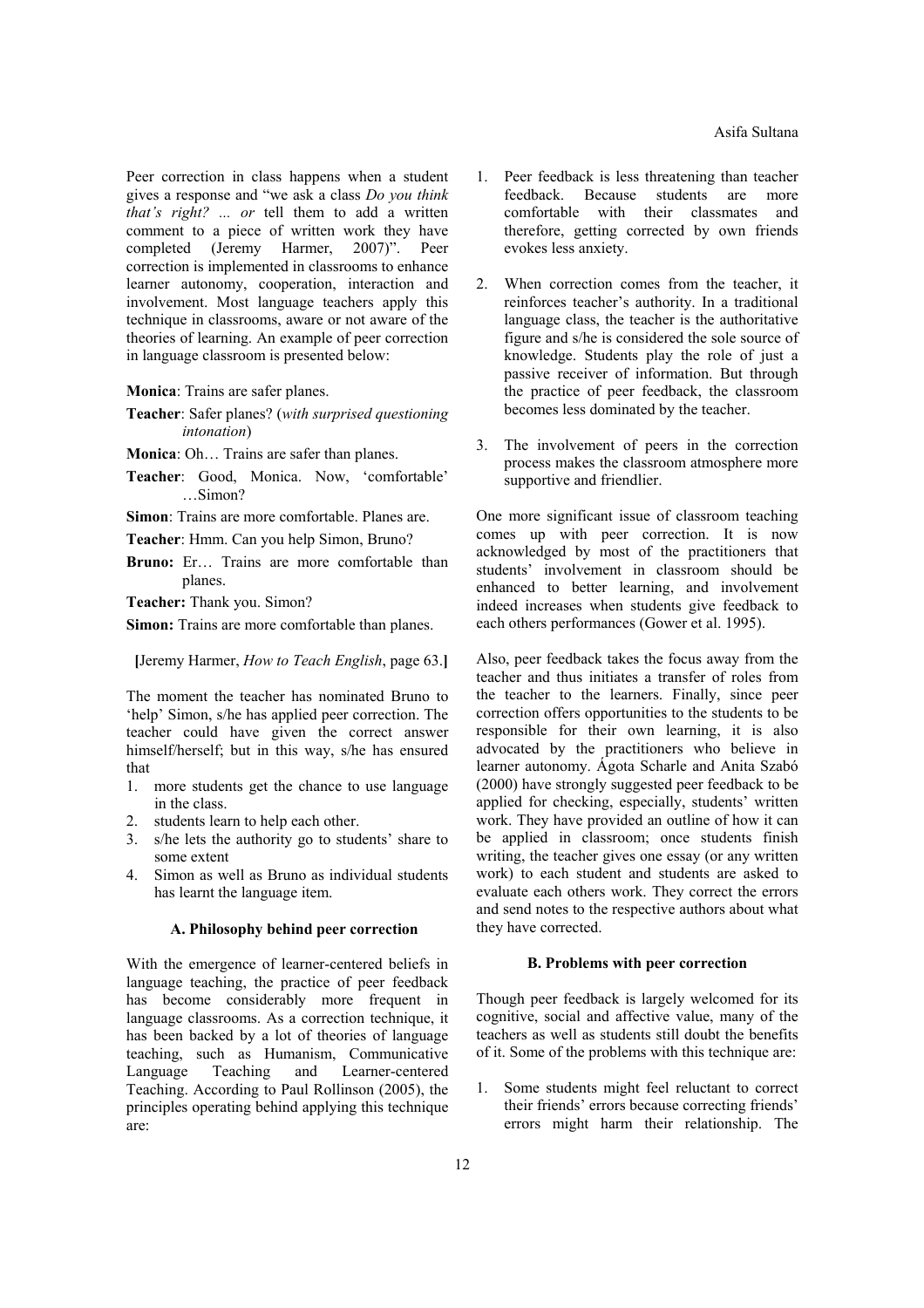Chinese students in Nelson's study (1996) have been found to have withheld critical comments to maintain 'group harmony' or to not claim a degree of authority.

- 2. Jeremy Harmer (2004) anticipates a possible problem with peer correction. The student, after getting corrected by a peer, might feel that s/he is inferior to his peers. In such cases, students prefer to be corrected by the teacher gently.
- 3. Students might feel reluctant about giving their work to their peers for correction because they do not want their classmates to know about their errors. To such students', peer correction exposes them to their community and therefore, it affects their self-esteem.
- 4. Some times students do not value their peers' knowledge, and therefore they do not revise their written works based on their friends' feedback. But the same comments coming from their teachers are taken into consideration while revising (Macdonca & Johnson, 1992). In a study conducted by Sima Sengupta **(**1998**)** the results showed that
	- a. Out of 12 students, not one of them revised their written work from their peers' feedback.
	- b. The students mentioned 18 times that they were 'embarrassed to have peers read the composition'.

Also, in the same study one student is found to have said that "*I think organization is better if teacher tells me what to do. I think I do not like my neighbour to read my composition. I have many mistakes. I am not… I do not like… my class friend will laugh.*"

So it is evident that student-student correction as a technique is not an absolute 'good thing' to do in class. Problems might occur when it does not suit the students or it is not practiced well. Therefore, it has to be done carefully, only when there is an absolute cooperative atmosphere in the classroom.

## **III. PEER FEEDBACK IN SPEAKING AND WRITING**

Peer correction as a technique does not have a uniform nature, and therefore the impact too varies.

From my observation and experience of classroom teaching, I have noticed that peer correction applied in a class on speaking and in a class on writing operate in completely different ways. Peer correction in teaching speaking happens when the teacher orally asks anything to a student and s/he gives a wrong answer, then the teacher nominates a person (or asks the rest of the class) for giving the correct answer. On the other hand, when students' written works are given to their friends for checking, it is known as peer correction in writing. Since the nature of correction is different, the issues and the impacts of the technique are also different and those are explained below:

- In speaking, when one student corrects his/her friend's errors, the issue becomes one of embarrassment. Whenever, students express their discomfort with this technique, the main problem they mention is that they do not want to be 'insulted' in front of the whole class. Also, through peer correction students automatically get compared with their friends, where they are proven inferior to their peers.
- As Sima Sengupta's **(**1998) research suggests, the issue of embarrassment exists, when peer correction is applied in writing. But, there is one added issue at play in writing. The purpose of applying the technique for teaching writing is students would get to know their problems from a less anxiety-provoking party, which would make learning easier. But, sometimes students have been found to not consider their peers' corrections and advice for revision. Because, in such situations, correction lacks reliability. Students do not view their peers as authorities who could correct their errors. As a result, the whole purpose of applying this technique fails.

# **IV. PEER CORRECTION AMONG YOUNG AND ADULT LEARNERS**

Apart from the nature of peer correction, the acceptability and the validity of peer correction can also be different based on students' age. Peer correction has several psychological issues related to it. As young learners grow up as adults, their self-esteem and self-respect develop, and they become more aware of themselves as individuals. As a result, sometimes peer correction is not welcomed by the adult learners. Equally true is the opinion that adult learners, with age and maturity, learn to adapt better with people around them.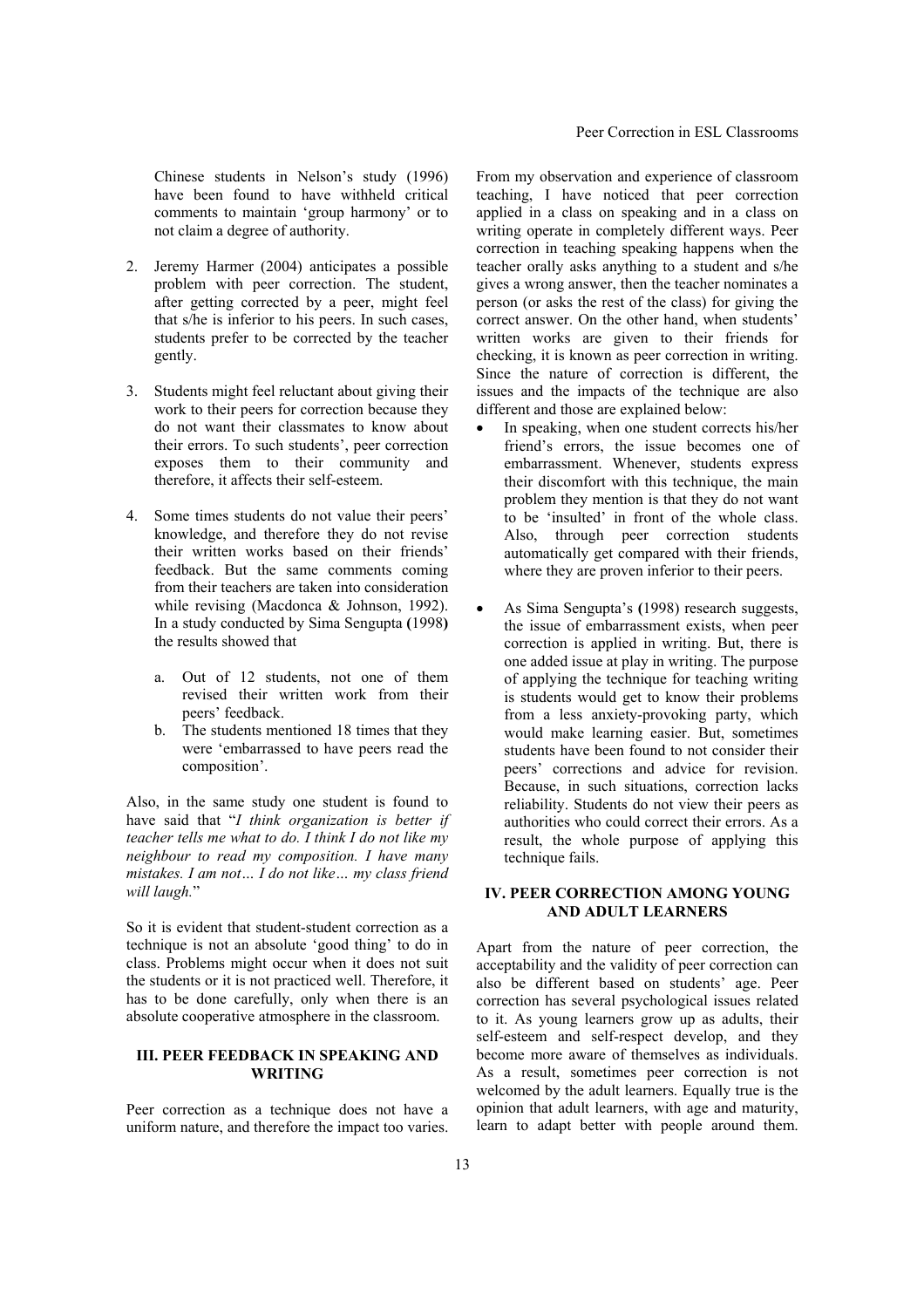They learn to provide constructive criticisms as well as to tolerate or accept criticisms. On the other hand, young learners are more dependent on the teacher. They may not be as conscious as the adults are, but the value that they attribute to peer correction might not be worthwhile. For the very young learners, teacher is the ultimate source of knowledge and correction should always come from the teacher

One more issue regarding learners' age is related to the validity of peer correction. As a technique, peer correction attributes a lot of responsibilities on students' part. Adult learners, after the required training, are able to practice this type of correction fairly well but the same might not be the case with young learners. As Paul Rollinson (2005) notes, "… the age of students…may constrain the extent to which the response activity can safely or profitably be left in the hands of the students."

Considering these issues, my study incorporates several nuances of peer correction and tries to see

- 1. whether peer correction is accepted by students in the context of Bangladesh
- 2. whether the acceptability varies between adult and the young learners.

#### **V. THE PRESENT STUDY**

#### **A. Population**

In order for answering the previous two questions, I conducted a study among the language learners of Bangladesh. And, for answering the second question, two groups of learners were chosen: a group of adult learners and a group of young learners. The adult group consisted of 23 students of BRAC University from the English and Economics department and from the Business school. Their age ranged from 19 to 24. They all had done language courses in their respective schools and also in the university's language school (CfL). The other group had 20 child learners between 8 to 11 years.

## **B. The methodology**

The study was conducted using questionnaires. There were similar but different questionnaires for the two groups, based on the thought that child

learners would need simpler and more direct questions than the adult learners. For example, the question in the adults' questionnaire "*In language classes, when the teacher corrects students errors, do you think it causes anxiety*?" was framed differently for the questionnaire for children as "*In language classes, when your teacher corrects your errors, do you feel nervous?*" Also, one question in the adults' questionnaire (*Do you think better learning will take place, if students correct each other's errors? Why or why not*?) was deleted thinking that such a question would require some amount of understanding of the teaching and learning process and young learners would not be able to respond to this effectively.

Also in order for obtaining quantitative data, there was a section in both the questionnaires where learners were required to either agree or disagree. In this section, there was a third dimension, neutral, in the questionnaire for the adults, which was deleted for the children thinking that children of 8- 11 years are likely to either agree or disagree to any statement. They might not realize that there can be an opinion which is half-way between agreeing and disagreeing. The additional dimension of neutrality might just complicate the section for them.

All the learners were given detailed instructions before they started responding to the questions. During the data collection from the young group, an instructor was present to guide them through the process and to make sure that they understand the questions well and respond to the point.

#### **C. Findings**

The findings of the study are as varied as it could be. There is hardly any straight forward statement that can be made about the findings. I have analyzed the collected information on the basis of two questions posed in this paper:

**Whether it is accepted or not:** The responses of the students show that they are familiar with peer correction in classroom, specially when it is applied during oral communication. The total population of the study is 43 students (23 adults, 20 children). Among them, 20% percent of the students responded in affirmation for peer correction but as large as 80% of them did not see much use of it.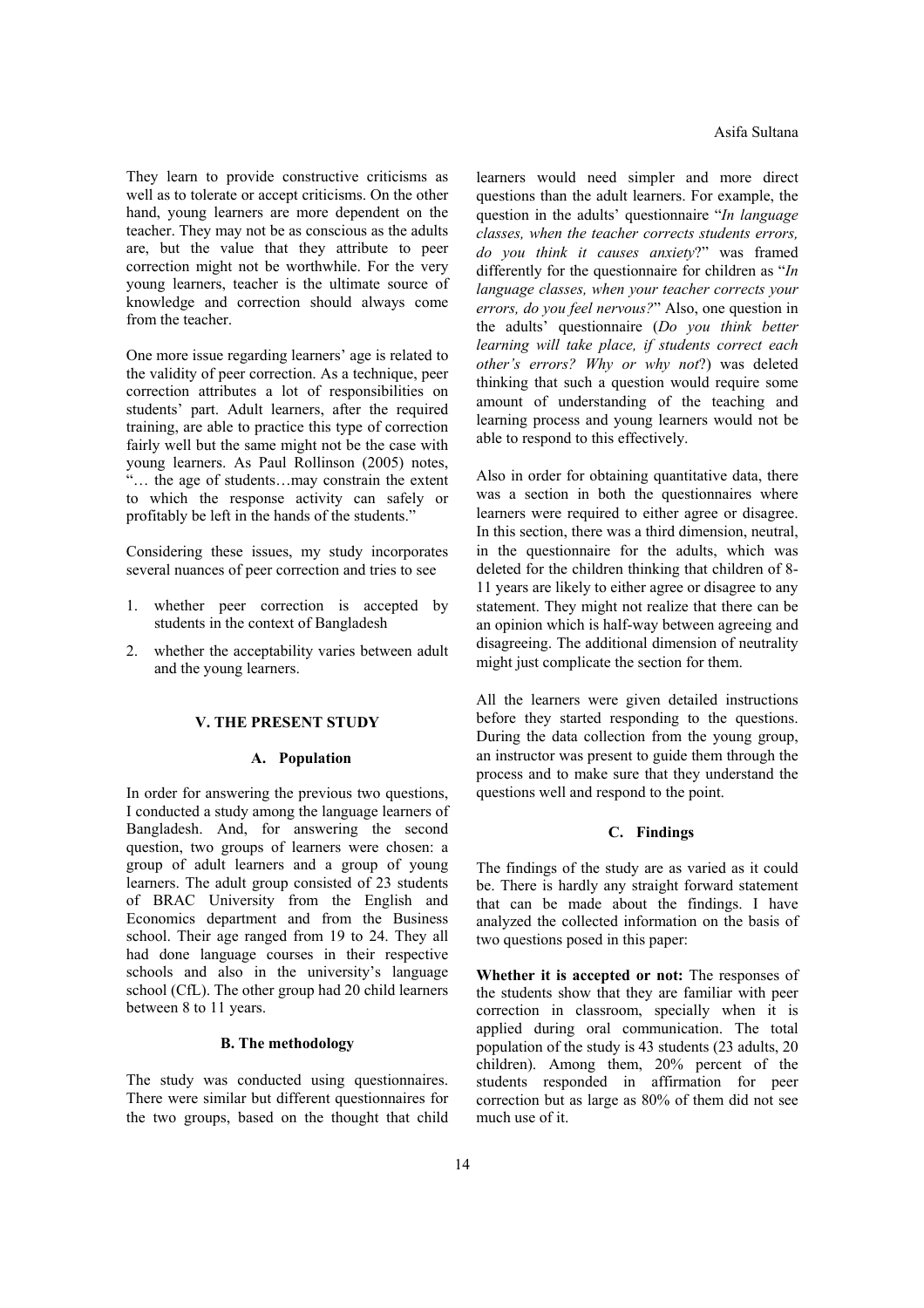

*Graph 1: Integrated responses of the groups to peer correction* 

Two of the students (adult) said that they are okay with peer correction but the final answer should come from the teacher. So to them, peer correction could be practiced but along with teacher correction.

Some of the students, specially the adults were able to give elaborate reasons for liking or not liking peer correction. Among the reasons for liking peer correction, they said:

- 1. *Since their* (peers') *standard is equal to mine, they will explain my mistakes more softly*. (adult)
- 2. *I would love to because this will improve our English*. (child)

The reasons for which students did not accept peer correction are:

- *1.* B*ecause, my friends don't know better than my teacher.* (child)
- 2. *Because, they are like me and they can also make mistakes.* (child)

An adult student was also able to evaluate peer correction from a teacher's perspective, which did not really fall in the range of responses but it could be considered as valuable data.

1. *It is also time consuming. Because when asking from friends he/she might be wrong so we have to move to another friend*.

Peer correction was not so accepted mostly for the embarrassment that it might cause. But surprisingly enough, an adult student said that she liked peer correction because the insult would make her remember the correct answer, therefore better learning would take place.

The responses did not vary much due to different skill focuses. Specially children showed the same responses to peer correction in both speaking and writing. In both cases, 14 of the 20 children (70%) said that they liked it. But for adults, the responses revealed additional information. 13 adult learners (56.52%) said that they liked peer correction in speaking, and 14 (60.87%) expressed acceptance for peer correction in writing. But in case of writing, 4 students said that they liked peer correction on condition that the essays were rechecked by the teacher.

**Whether the results vary for age:** Unlike the anticipation, not all the findings revealed differences between the adults' and the children's responses, but definitely some differences were noticed.

6 of the 23 adult learners (26.09%) agreed to the statement that they did not want their friends to know about their errors, whereas 9 of the 20 child learners (45%) agreed to it. This matches with the previous findings that adults are more welcoming about peer correction. Similarly, only 5 adults (21.72%) disagreed to the idea that since peers knew each other better, they would be able to help their friends with errors more effectively. For the same statement, as many as 8 child learners (40%) disagreed. Contrary to these findings, 11 of the 20 child learners (55%) said that they would feel more comfortable if peer correction happened, whereas only 7 of the 23 adult learners (30.43%) echoed it.

The acceptance or likings for peer correction was not great with any of the groups. But, both were somewhat welcoming about experimenting it. This welcoming nature was more among the adult learners. When the students were asked to choose any one of the two ways, all the children chose teacher correction, but 1 adult student said peer correction and 3 said both.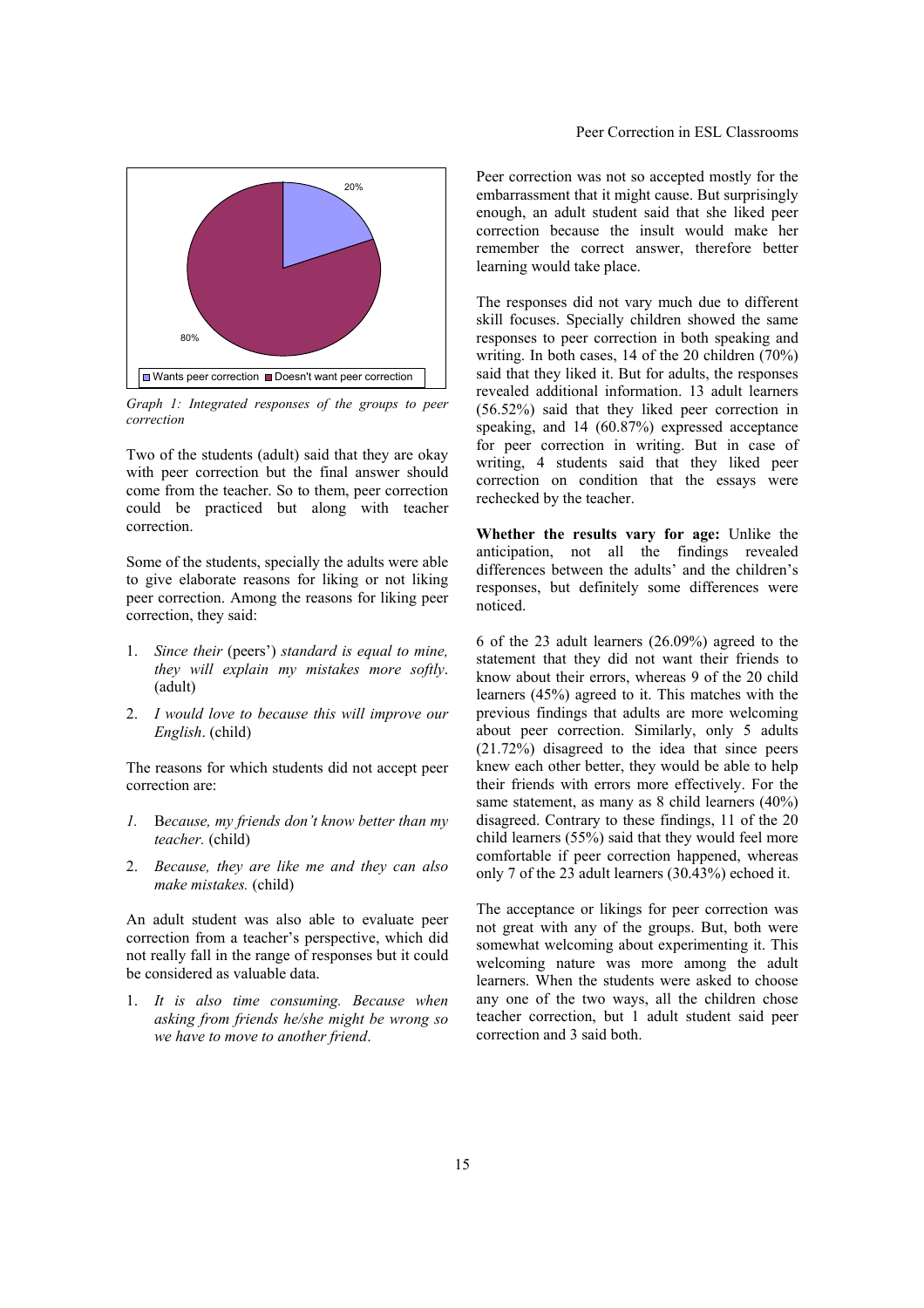

 *Graph 2: Quantitative data from the child learners* 



 *Graph 3: Quantitative data from the adult learners* 

All the members of the adult and the child groups agreed to one point that whatever the method for correction might be, the final answer should come from the teacher. Responses to a question like *When your friend has corrected your error, do you think the teacher should again give the final*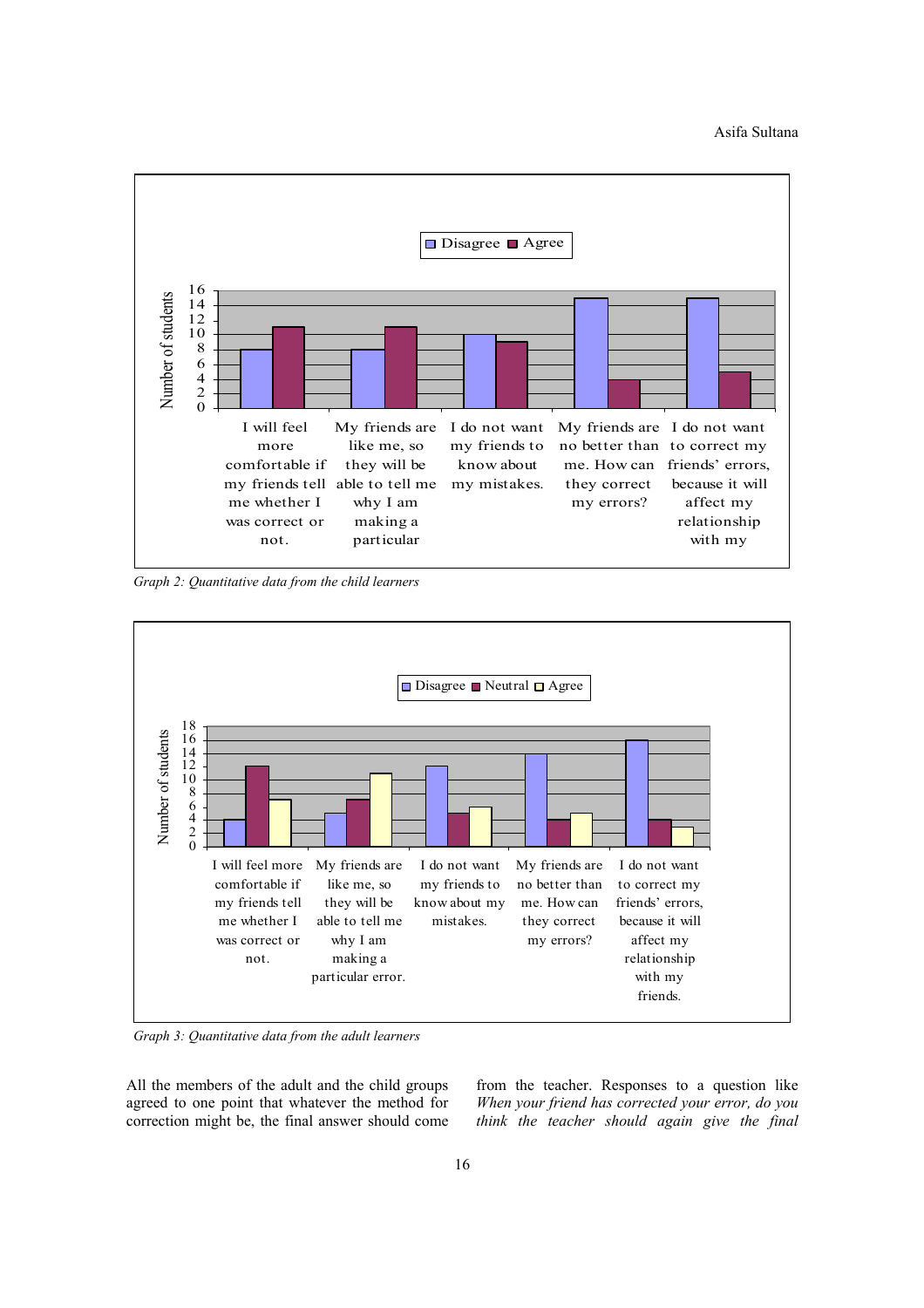*answer regarding whether a response is correct or not?* all the 43 students said that they wanted the final answer to come from the teacher.

To sum up the findings, it can be said that it is not that the students, both adults and children, did not like peer correction. All of them experienced peer correction in class in some form or the other and they did not dislike it. But if peer correction is used as the major way of correction, students would not feel comfortable and be sure of their learning.

#### **VI. DISCUSSION**

The data presented in this study reinforce some of the issues previously discussed, and show similarities with the findings of the earlier studies conducted on peer feedback.

One point has to be understood when we respond to the data gathered. When students were asked whether they preferred peer correction or teacher correction, most of them chose teacher correction. This does not necessarily mean that they do not like to be corrected by their peers. Rather, it means that given a situation when they have to choose one, they would choose teacher correction over peer correction. Tim Roskams' study (1999) shows a very similar finding about the preference for teacher correction and he reports that "Note that this is only a comparative preference and does not imply that students did not value peer feedback."

Such responses are expected considering the fact that all of them have been accustomed to being taught in traditional settings and teacher has always been the source of knowledge and authority. Now, it is difficult to make them 'undo' their existing orientation and make them learn that learners bring a lot of knowledge to class and imparting of knowledge is not a one-way communication.

This brings us to another issue to be discussed, the one of cultural differences. Learners of most of the Asian countries are taught in traditional settings, where the teacher is considered to possess all the knowledge and students, like sponges, only play the roles of receivers. Learners of Bangladesh too live with a strong belief that knowledge is the prerogative of the teacher. This belief conflicts with the idea of collaborative learning and learner autonomy. As long as such orientation of students' is not altered, it is very unlikely that they would welcome contributions from their peers. Due to this existing attitude among the Asian learners, studies (Zhang, 1995; Ho and Crookall, 1995) have shown that peer correction has not worked successfully with them. Roskams (1999) refers to the findings of two studies by Arndt (1992) and Garratt (1994) and states that the effectiveness of peer correction has been questioned by the students "who come from Asian cultures, as active participation and accurate, appropriate and meaningful feedback may be constrained by fear of mistakes, politeness norms and the belief that peer feedback lacks credibility compared with teacher feedback." The same idea has been reported by Carson and Nelson (1996) who say that students do not want to provide feedback to their peers' performances either for 'maintaining a group harmony' or for reluctance to claim authority.

Participants of this study have raised a very important issue regarding peer correction. Although they have been able to view peer correction as a useful technique, they do not want it to be exercised as the sole technique for correction. An adult learner has responded to the usefulness of peer correction in writing by saying that it is beneficial only "*if the teacher rechecks it.*" Also, the fact that all the participants, irrespective of their ages, have agreed to the idea that the final answer has to come from the teacher, echoes the same issue. The students of the study conducted by Sima Sengupta **(**1998) too express the same concern; *"The teacher must tell me"*. Such responses address the issue of reliability regarding peer correction. Students' only accept peer correction only when it is backed by teacher correction. Until the teacher supports the peer-evaluator, the students do not take it. This issue becomes more serious when it comes to correction in writing. Since the teacher is present during the correction in speaking, students are more or less assured about some kind of feedback coming from the teacher. But in writing, the teacher does not monitor the evaluation; therefore students have to be assured that the correction is valid and reliable. Tim Roskams (1999) reports a similar finding regarding the reliability of peer feedback and therefore, he suggests that "teachers should probably supplement peer feedback with some kind of teacher feedback"

The data presented in this paper might seem very surprising to the extent that it does not reveal striking differences between the responses of the two groups. But, looking at it closely will resolve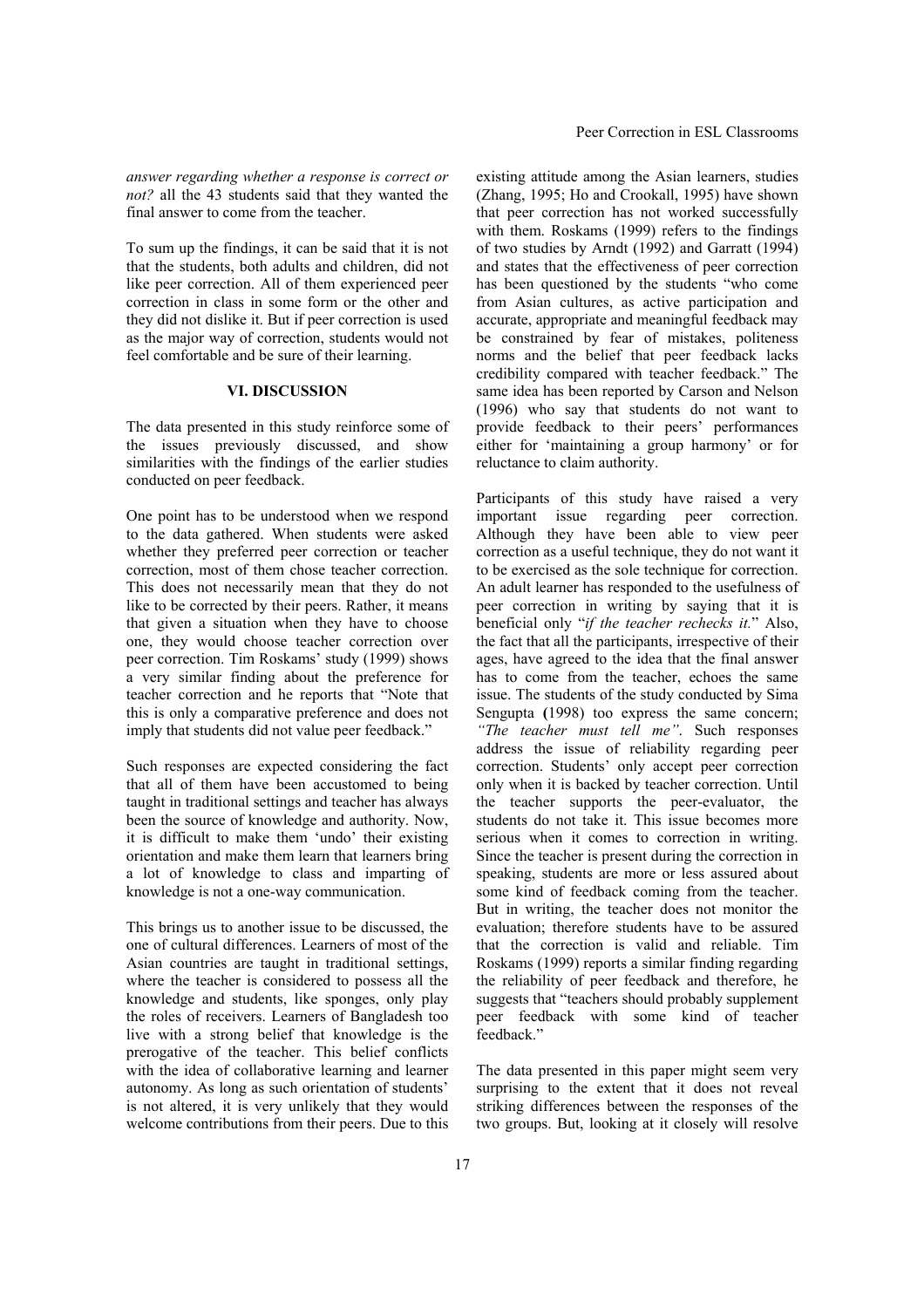the confusion. One possible reason for getting similar responses is even adult students in Bangladesh are not exposed to ideas like learner autonomy and they have hardly got enough chance to practice this. Generally, we expect children to rely a lot on the teacher but in a traditional classroom setting, adults are also accustomed to playing a similar role, a role of only receiving and not imparting anything. This might have left the adult learners completely dependent on the teacher and not ready to allow certain amount of responsibility and authority either to themselves or their peers.

#### **VII. RECOMMENDATIONS**

Ideas like learner autonomy and collaborative learning have come to us from the Western countries and before we blindly adopt those we have to understand that we do not stand on the same platform. Our learners are brought up and taught in a setting which is very different from theirs. Therefore, in order to receive the benefits of a 'useful' technique like peer feedback, we have to prepare our learners. Several suggestions have been listed down here that the teacher might take into consideration while preparing learners for collaborative learning or exercising elements of it.

- 1. Since the ESL learners of Bangladesh are not yet ready for practicing peer feedback, the teachers have to train them. One way of doing this is, along with peer correction, practicing other techniques which foster learner autonomy. For example, the teacher can apply pair work and group work in class, students can be assigned group take-home projects, classroom materials can be negotiated between the teacher and the learners, classroom interaction can be enhanced through discussions and debates and so on. Continual practice of all these collaborative techniques will introduce the learners with the idea of autonomy and gradually the students will learn to take responsibilities for their own learning rather than only receiving input from the 'authority'.
- 2. For practicing peer feedback, the teacher has to create a 'safe' environment in class where students' 'faces' are saved. Also, s/he must assure the students that feedback from peers is valuable, reliable and useful.
- 3. Before peer correction can be implemented, students must be trained, specially when it comes to applying peer correction in writing. Engaging untrained and un-oriented students in the correction process yields invalid and unreliable feedback.
- 4. Peer feedback should not be exercised as the sole way of providing feedback. Because even if students welcome this technique, it should not be taken for granted that students always provide correct feedback.
- 5. Above all, learners have to be oriented to the 'new' roles of a learner which is not one of a receiver but of an active participant. This kind of orientation can take place only when teachers themselves believe in this. Both teachers and learners have to live the idea that effective and meaningful learning takes place only when students actively contribute to the learning and negotiate constantly in terms of creating 'meaning'.

## **VII. CONCLUSION**

Advocated by a large group of researchers, peer correction definitely has its benefits. But before it is practiced in class, the teacher has to reconsider it keeping the determining factors (the context, the learners etc.) in mind. A technique proven to be effective in a particular setting with a particular group of learners might not be good enough in a different setting with a different bunch of learners. Echoing Jeremy Harmer (2004) it can be said that the teacher might ask students for their opinions about which technique of correction they are comfortable with. If students are not ready for peer feedback, then the teacher should not force it on them. Most of the students of Bangladesh are in a similar state, where they still view teacher correction to be the only way of providing feedback. To me, in such a context it might be best to practice teacher correction along with some orientation to different collaborative activities.

### **REFERENCES**

- J. Harmer: *The Practice of English Language* Teaching,  $7<sup>th</sup>$  ed. London: Pearson Longman. (2007)
- J. Harmer: *How to Teach English.* London: Longman. (2004)